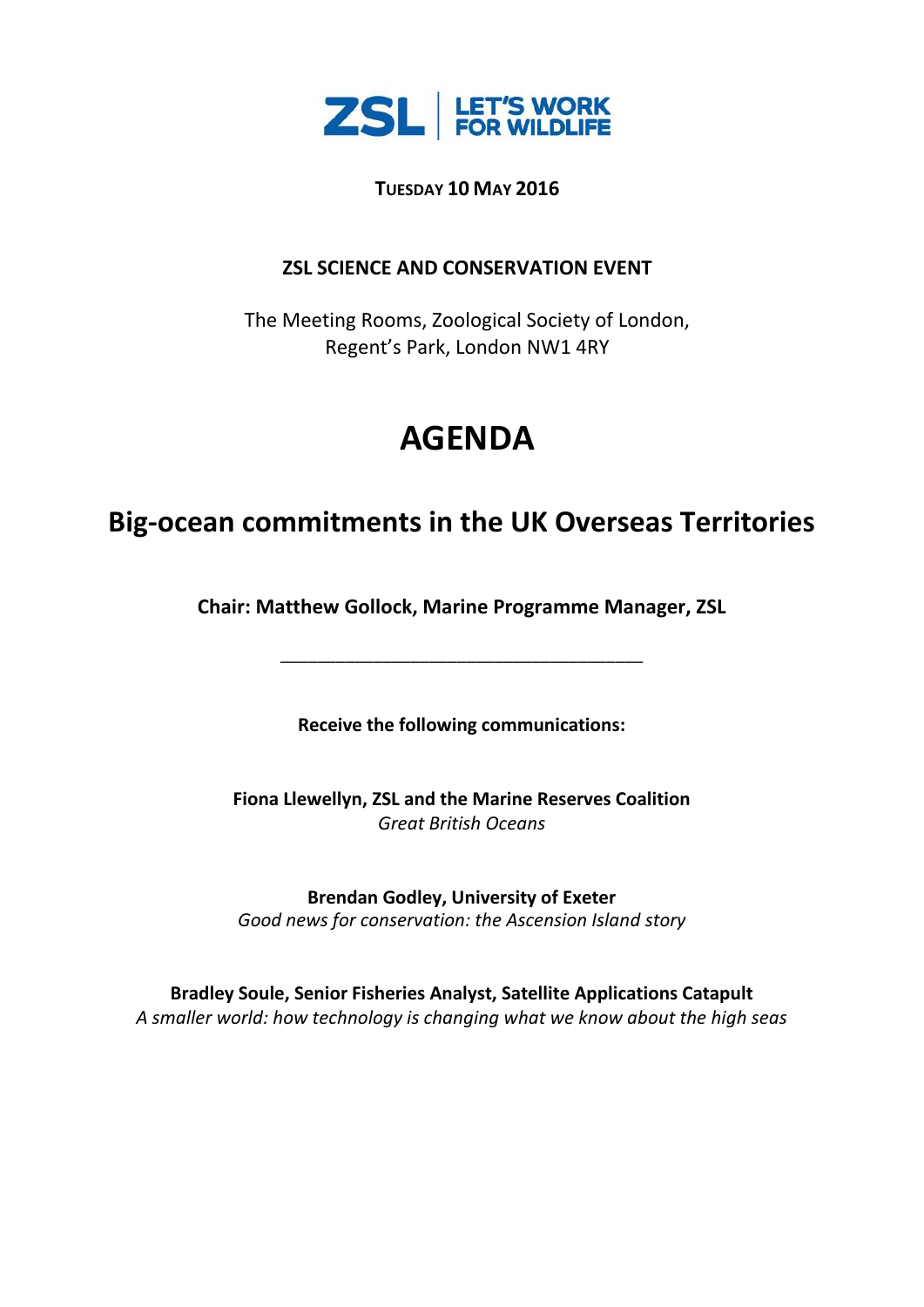

**ZSL SCIENCE AND CONSERVATION EVENTS**

## **ABSTRACTS**

## **Big-ocean commitments in the UK Overseas Territories**

### **Tuesday 10 May 2016**

The Meeting Rooms, The Zoological Society of London, Regent's Park, London NW1 4RY

#### **Great British Oceans**

*Fiona Llewellyn, ZSL and the Marine Reserves Coalition*

The UK has 14 Overseas Territories (UKOTs), which between them cover 6.8 million square kilometres of ocean. These Territories are home to the largest coral atoll in the world, more penguins than any other nation, breeding grounds for globally endangered turtles, and some of the most pristine water ever recorded. Many of their ecosystems are fragile and unique and face increasing threat from overfishing, pollution and climate change.

The protection of the marine environments of the UKOTs is a major component of the work of ZSL's Marine and Freshwater Conservation Team. As well as implementing scientific research programmes in the Pitcairn Islands and the British Indian Ocean Territory, ZSL has been actively involved in the drive for better protection of these unique sites, through the designation of marine reserves.

Since 2011, ZSL has been leading the Marine Reserves Coalition, a group of six prominent environmental organisations, working collaboratively to secure the designation of fully protected marine reserves. In February 2015, this group launched the 'Great British Oceans' campaign, calling on the UK government to create marine reserves around the Pitcairn Islands, Ascension Island and the South Sandwich Islands. Here we highlight and reflect upon the objectives, progress and future aspirations of the campaign.

#### **Good news for conservation: the Ascension Island story**

*Brendan Godley, University of Exeter*

Ascension Island holds the Atlantic's second largest green turtle nesting colony. I outline work that I have been involved with since 1998 on this population that has shown marked recovery in the past decades. The marine conservation importance of Ascension is not, however, limited to the sea turtles. Ascension hosts globally important seabird colonies and an international consortium of researchers working in collaboration with Ascension Island Government's Conservation Department are highlighting ever more marine treasures. The UK Government has expressed an interest in declaring a